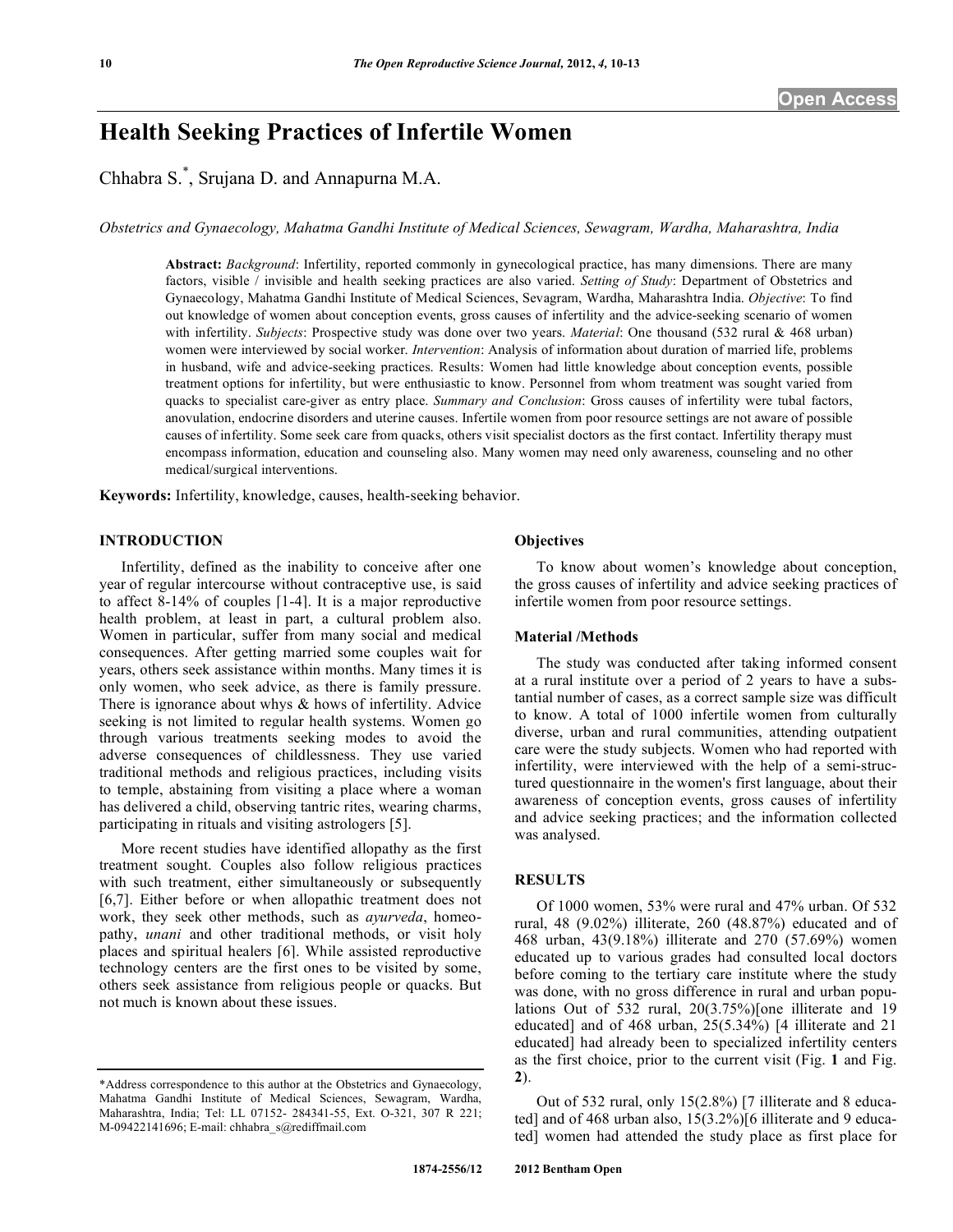|                |            | <b>Ouacks</b>  |               | <b>Religionists</b> |               | <b>Local doctors</b> |               | <b>Study Place</b> |               | <b>Higher Centres</b> |               |
|----------------|------------|----------------|---------------|---------------------|---------------|----------------------|---------------|--------------------|---------------|-----------------------|---------------|
|                |            | N <sub>0</sub> | $\frac{0}{0}$ | No.                 | $\frac{0}{0}$ | No                   | $\frac{6}{9}$ | No                 | $\frac{0}{0}$ | No.                   | $\frac{0}{0}$ |
| Rural<br>(532) | Illiterate | 14             | 2.63          |                     | 0.18          | 48                   | 9.02          | 41                 | 7.70          |                       | 0.18          |
|                | Educated   | 10             | 1.87          | $\mathbf{0}$        | $\theta$      | 260                  | 48.87         | 138                | 25.93         | 19                    | 3.57          |
| Urban<br>(468) | Illiterate | 12             | 2.56          | $\mathbf{0}$        | $\Omega$      | 43                   | 9.18          | 25                 | 5.34          | 4                     | 0.85          |
|                | Educated   | 12             | 2.56          |                     | 0.21          | 270                  | 57.69         | 80                 | 17.09         | 21                    | 4.48          |
| Total          | 1000       | 48             | 9.62          | 2                   | 0.39          | 621                  | 124.76        | 284                | 56.06         | 45                    | 9.08          |

**Table 1. Health Seeking Behavior in Rural and Urban** 

health seeking. Of 532 rural, 34(6.40%) [5 illiterate and 29 educated] and of 468 urban, 15(3.20%) [3 illiterate, and 12 educated] with married life>10 years had visited the institute where the study was done, as the first health facility (Fig. **2**, Table **1**).



Fig. (1). Over all advice seeking.



**Fig. (2).** Health seeking practices in rural urban.

## **Obvious Causes of Infertility**

In 10.79% couples, male factor was the obvious cause; in 32.21% female factors, and in 20% couples, both male and female had obvious reasons responsible for infertility. In 37% cases, infertility appeared unexplained. Out of female factors, around 40% women had tubal factors, 30% had anovulation, endocrine disorders (thyroid disorders, hyperprolactinemia, polycystic ovarian disorders, luteal phase defect, diabetes etc.) were in 13%, and uterine causes (hypoplasia, malformed uterus, tuberculous endometritis, fibroid uterus, synechiae etc.,) in 10% cases. There were other pelvic causes (pelvic inflammatory disease, endometriosis) and cervical mucous problems in 5% of the cases and 2% had coital problems. Male factors (10.79%) included aspermia, azoospermia, oligospermia, teratospermia, erectile dysfuction, premature ejaculation, hypoactive sexual desire, etc. (Fig. **3**).



**Fig. (3).** Distribution of causes of infertility.

When asked about knowledge related to conception, 85% women said they knew that intercourse is required for conception; none could tell about the conception events and the knowledge about reproduction and treatment options for infertility was lacking. Similarly 138(13.80%) women had absolutely no information of possible causes of infertility; 799 women stated that they only knew that intercourse leads to conception, 51 women said that, they knew something was mixing in the woman's body, was 'working inside', 'causing a lot of changes' which subsequently grew into a baby. Amongst them, 35 women did use the word `seeds', 'sperms' and 'eggs and sperms' 'mixing'. Compared to males, females (55% females and 35% males) were more conducive to health promotive practices.

## **DISCUSSION**

Women take few months to years after marriage before seeking infertility advice. Our findings reveal several issues in infertility management strategies. A cardinal factor was the amount and quality of information available to patients. The present study is based on the analysis of information from 1000 women, around 53% rural (532 couples) and 468 urban. Rural women were less than overall 65% rural health seekers at this rural institution. It may be due to ignorance or lack of awareness that less rural women report for health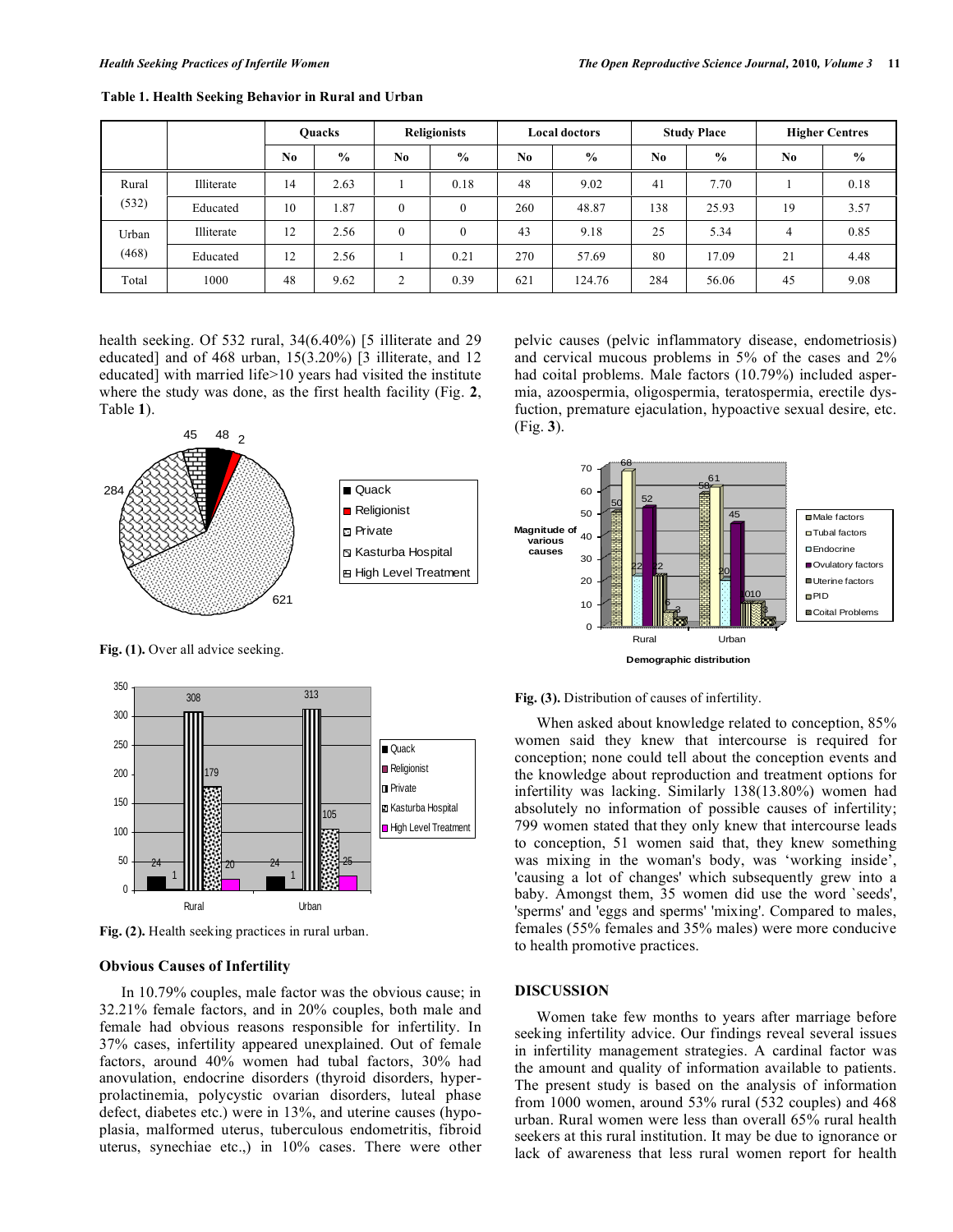seeking for infertility. Analysis reveals that 16% women had absolutely no knowledge about the basic events of human reproduction.

Out of 532 rural women, overall 2.63% illiterate and 1.87% educated women had sought help from the local quacks as they were familiar with them, one (0.18%) illiterate woman had consulted a religionist, 9.02% illiterate and 54.51% educated women had consulted local clinicians and 7.70% illiterate and 25.93% educated women had reported to the study place as first place and 0.18% illiterate women and 3.57% educated women had consulted specialized infertility centers before reporting to our center. Infertile couples seeking medical intervention often disregard lifestyle factors which could have adverse effects on fertility. So there is a need for education [8].

The present study revealed that 370 couples (37%) were having unexplained infertility, a number much higher than currently reported [9,10], may be because we are talking of gross factors responsible for infertility. Years back, Dodson *et al.* [11] had reported a figure of 30% unexplained infertility.

Neff in his study, the social construction of infertility, has reported the case of the matrilineal Nayars in south India. He says that the social responsibility and consequence are implicated and that these are traced matrilineally. It is the duty of matrilineal kin to attend to the family god of fertility and to the needs of females of the matrilineage to see that they foster progeny in the kin group's best interests [12].

More than a decade back Parikh *et al.* did a study on genital tuberculosis, a major pelvic factor causing infertility in Indian women and reported that out of the three hundred women, with tubal factors as a cause of their infertile state, one hundred were having tuberculosis as the cause of tubal blockage [13]. In a study by Chhabra *et al.* [14] in cases of infertility there were 12 % cases of tubercular endometritis earlier and in recent past the number was only 1.2%, indicating the decreasing trend of genital tuberculosis. Elussein *et al.* have reported unexplained infertility in 13 % couples. Researchers have concluded that a tubal factor is the most common cause of infertility (nearly 30%), followed by anovulation  $(22%)$  [15].

Increasing information suggestive of a causal link between pesticide exposure and reproductive dysfunction in rural areas has been reported [16]. Pesticides may directly damage spermatozoa, alter Sertoli cell or Leydig cell function, or disrupt the endocrine function in any stage of hormonal regulation; however Clementi *et al.* [17] have challenged the hypothesis that living in rural areas, where large amounts of pesticides are applied, represents a risk factor for fertility. A study undertaken in Mozambique revealed that the explanations that infertile women could give for their childlessness originated more often from the traditional healers than from hospitals [18]. In another report from Gambia, women suffering from involuntary childlessness were largely unaware of the causes of infertility [19]. Common explanations included the concept of 'blocked tubes', 'weak sperm', abnormal menstrual periods and previously used family planning methods. Epidemiological studies indicate that cigarette smoking and alcohol consumption may modify fertility. Awareness of the adverse effects of smoking on fertility was more common among nonsmoker females. In men also, poor general health can affect fertility and smoking and alcohol consumption can impair spermatogenesis [20].

Education and information is essential in health care, and in infertility care it needs to take cognition of existing concepts as well as of women's concerns regarding the reasons of infertility. Lack of information is likely to cause or contribute to anxiety, which in itself can cause stress-related effects and also create a barrier to treatment. In the present study most of the women did not know much but expressed their desire for getting information. Roupa *et al.* did a study about the causes of infertility in Greece and reported that female infertility is a complex problem that should be considered carefully by the government and stakeholders in each country especially by those countries with demographic problems, in order to find effective interventions and solutions. In the same study it was also found that the most common cause of female infertility was problems in the fallopian tubes (27.4% of the cases) and the second most common cause was the infertility of unknown cause, in 24.5% [21]. Data from African countries indicates that men and women attribute infertility to traditional beliefs about health and disease as well as to biomedical causes, although appropriate knowledge of the biomedical causes is frequently lacking [22]. The childless women have to suffer in various ways as a result of their health seeking behaviour. Despite their affiliation with modern treatment, urban childless women still believe, like their rural counterparts, that the remedy for chillessness ultimately depends on God. As a result, in addition to biomedical treatment many women return to or simultaneously pursue various traditional, spiritual or folk treatments [23]. Most of the help-seeking is undertaken by women, both traditional and modern biomedical health services, as was revealed in present study also. The provision of health education as an integral part of infertility management into reproductive health care programmes is needed. At the same time the importance of traditional health services in infertility management should be recognized as an important factor.

There is scarce information but research has highlighted a lack of fertility awareness especially in relation to the optimal fertile period during the menstrual cycle, incidence of infertility and duration of the reproductive life span [24]. Moreau *et al.* [25] have reported that the cumulative probability of medical consultation for involuntary infertility among nulligravid women was 45% after 12 months of involuntary infertility and 75% after 24 months. Highly educated women were more likely to have sought medical help for infertility.

The results of the present study indicate that awareness is likely to help women in accessing effective medical care, comply with treatment and deal with their childlessness. Unfortunately, either women do things because of ignorance or lack of counseling, or accessible systems for investigations or public health services commonly turn infertile women away from high technology modalities or some go to high technology centers without their need. The importance of health education and counseling is recognized, and both need to be integrated into infertility management. The introduction of clinical guidelines is recommended in order to